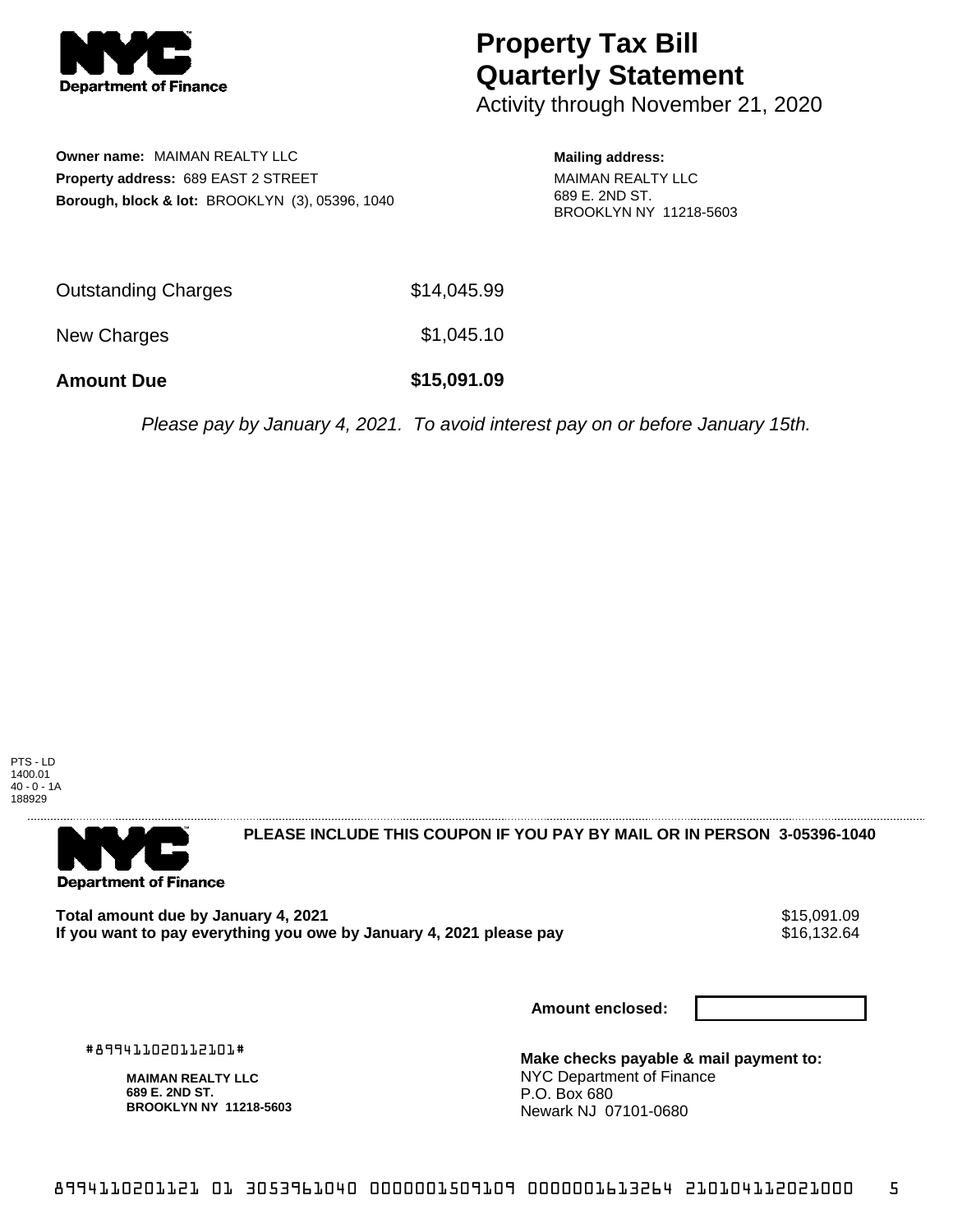

| <b>Billing Summary</b>                                                     | <b>Activity Date Due Date</b>           | Amount       |
|----------------------------------------------------------------------------|-----------------------------------------|--------------|
| Outstanding charges including interest and payments                        |                                         | \$14,045.99  |
| Finance-Property Tax                                                       | 01/01/2021                              | \$1,057.30   |
| <b>Adopted Tax Rate</b>                                                    |                                         | $$-12.20$    |
| <b>Total amount due</b>                                                    |                                         | \$15,091.09  |
| <b>Tax Year Charges Remaining</b>                                          | <b>Activity Date</b><br><b>Due Date</b> | Amount       |
| Finance-Property Tax                                                       | 04/01/2021                              | \$1,057.30   |
| <b>Adopted Tax Rate</b>                                                    |                                         | $$-12.20$    |
| Total tax year charges remaining                                           |                                         | \$1,045.10   |
| If you want to pay everything you owe by January 4, 2021 please pay        |                                         | \$16,132.64  |
| If you pay everything you owe by January 4, 2021, you would save:          |                                         | \$3.55       |
| How We Calculated Your Property Tax For July 1, 2020 Through June 30, 2021 |                                         |              |
|                                                                            | Overall                                 |              |
| Tax class 1A - Condo Unit in 1-3 Story Bldg                                | <b>Tax Rate</b>                         |              |
| Original tax rate billed                                                   | 21.1670%                                |              |
| New Tax rate                                                               | 21.0450%                                |              |
| <b>Estimated Market Value \$588,052</b>                                    |                                         |              |
|                                                                            |                                         | <b>Taxes</b> |
| <b>Billable Assessed Value</b>                                             | \$19,980                                |              |
| <b>Taxable Value</b>                                                       | \$19,980 x 21.0450%                     |              |
| <b>Tax Before Abatements and STAR</b>                                      | \$4,204.80                              | \$4,204.80   |
| Annual property tax                                                        |                                         | \$4,204.80   |
| Original property tax billed in June 2020                                  |                                         | \$4,229.20   |
| <b>Change In Property Tax Bill Based On New Tax Rate</b>                   |                                         | $$-24.40$    |

Please call 311 to speak to a representative to make a property tax payment by telephone.

For information about the interest rate charged on late payments, visit nyc.gov/taxbill.

## **Home banking payment instructions:**

- 1. **Log** into your bank or online bill pay website.
- 2. **Add** the new payee: NYC DOF Property Tax. Enter your account number, which is your boro, block and lot, as it appears here: 3-05396-1040 . You may also need to enter the address for the Department of Finance. The address is P.O. Box 680, Newark NJ 07101-0680.
- 3. **Schedule** your online payment using your checking or savings account.

## **Did Your Mailing Address Change?**

If so, please visit us at **nyc.gov/changemailingaddress** or call **311.**

When you provide a check as payment, you authorize us either to use information from your check to make a one-time electronic fund transfer from your account or to process the payment as a check transaction.